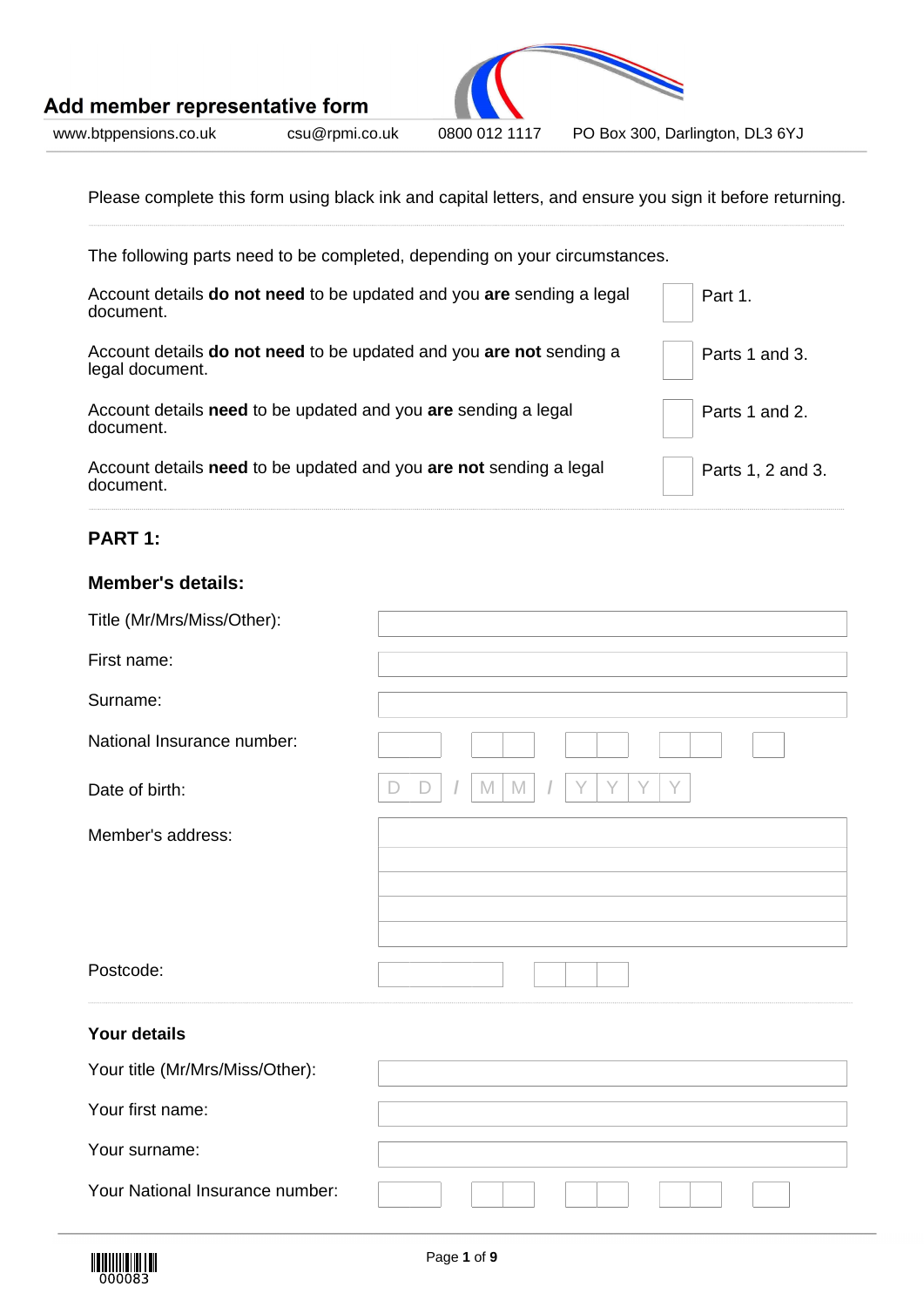

www.btppensions.co.uk csu@rpmi.co.uk 0800 012 1117 PO Box 300, Darlington, DL3 6YJ

| Your address:                                                                       |        |                  |
|-------------------------------------------------------------------------------------|--------|------------------|
|                                                                                     |        |                  |
|                                                                                     |        |                  |
| Your postcode:                                                                      |        |                  |
| Your email address:                                                                 |        |                  |
|                                                                                     |        |                  |
| Your telephone number:<br>Your mobile number:                                       |        |                  |
|                                                                                     |        |                  |
| Your relationship to the member:                                                    |        |                  |
| You will act as the member's representative:                                        |        |                  |
| From:                                                                               | M<br>M | Y<br>Y           |
| To (if known):                                                                      | M      |                  |
| How many people will be named as representatives?                                   |        |                  |
| Are member representatives required to act jointly?                                 |        | <b>Yes</b><br>No |
| (If you have answered Yes, please provide the details of the representatives below) |        |                  |
| Title (Mr/Mrs/Miss/Other):                                                          |        |                  |
| First name:                                                                         |        |                  |
| Surname:                                                                            |        |                  |
| Address:                                                                            |        |                  |
|                                                                                     |        |                  |
|                                                                                     |        |                  |
|                                                                                     |        |                  |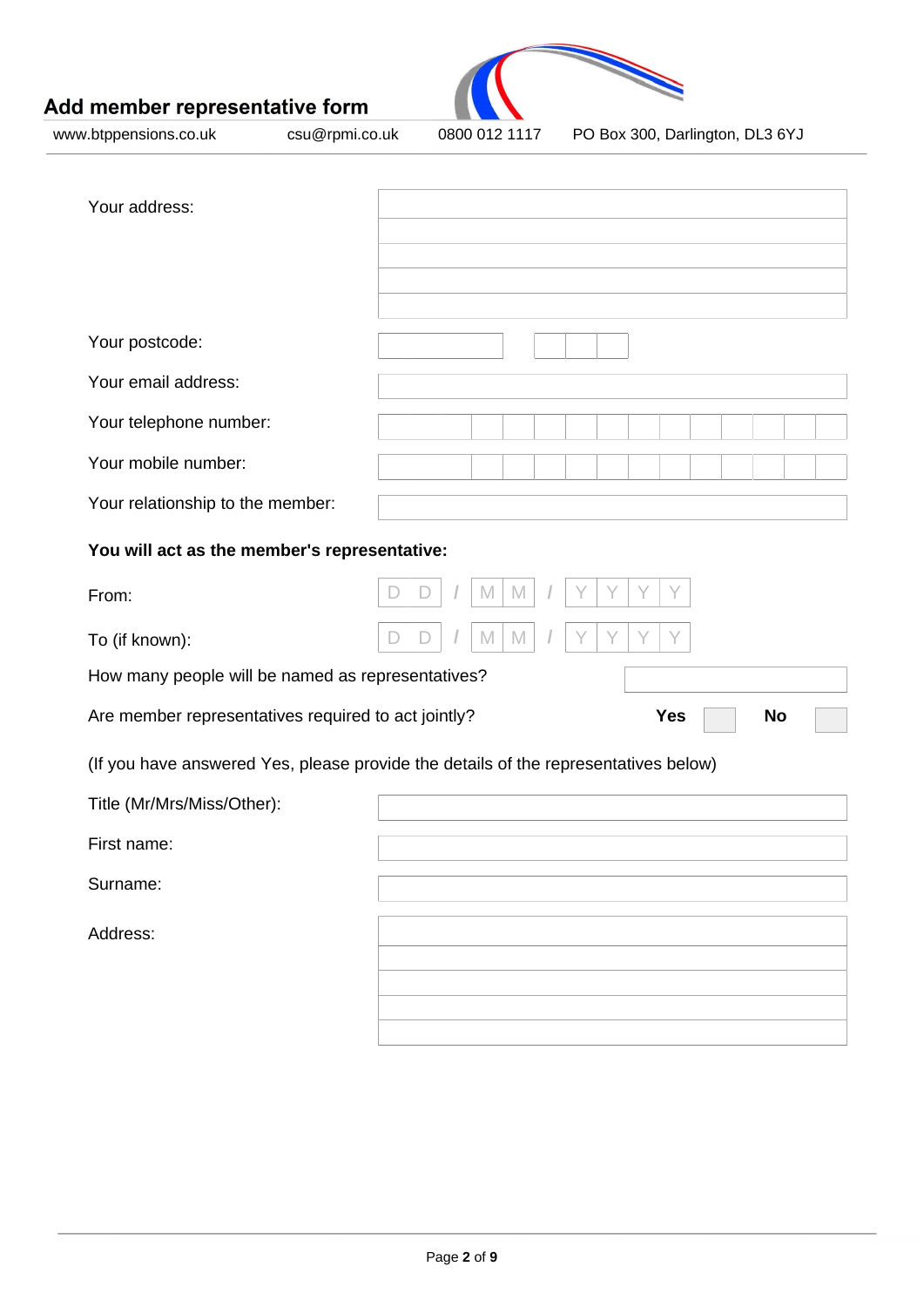

www.btppensions.co.uk csu@rpmi.co.uk 0800 012 1117 PO Box 300, Darlington, DL3 6YJ

| Title (Mr/Mrs/Miss/Other): |  |
|----------------------------|--|
| First name:                |  |
| Surname:                   |  |
| Address:                   |  |
|                            |  |
|                            |  |

If there are more representatives, please supply their details on a separate piece of paper.

### **Data Protection**

We may be required to use and share the information you have provided for the purposes set out in the enclosed "data protection – how we use information about you" notification. By signing and returning this form you are confirming that you have read the enclosed Data Protection notification and understand that we will use your personal information as set out in the notification.

I agree to discharge and indemnify the Trustee for all claims and liabilities in respect of the pension. I also promise that any payments I receive will only be used for the member's benefit I will inform RPMI if he/she recovers sufficiently to receive pension payments directly or is no longer entitled to a pension.

**Your signature must be witnessed by a person who is not a member of your family. This witness must complete the following details.**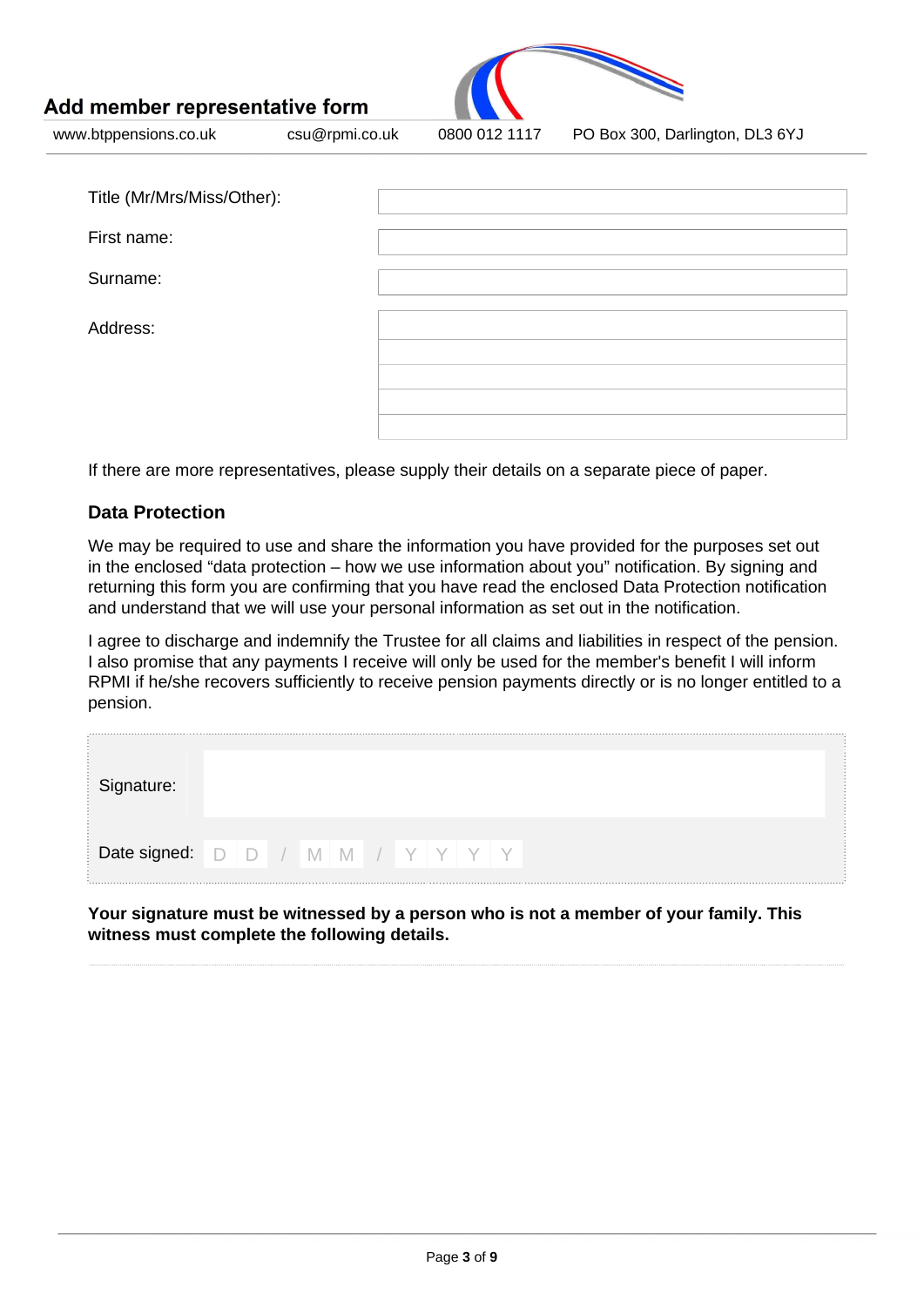

www.btppensions.co.uk csu@rpmi.co.uk 0800 012 1117 PO Box 300, Darlington, DL3 6YJ

### **Witness:**

| Title (Mr/Mrs/Miss/Other): |                                        |
|----------------------------|----------------------------------------|
| First name:                |                                        |
| Surname:                   |                                        |
| Address:                   |                                        |
| Postcode:                  |                                        |
| Signature:                 |                                        |
|                            | Date signed: $D$ $D$ / M M / Y Y Y Y Y |

**Thank you. Please return this form to the address at the top of this page.**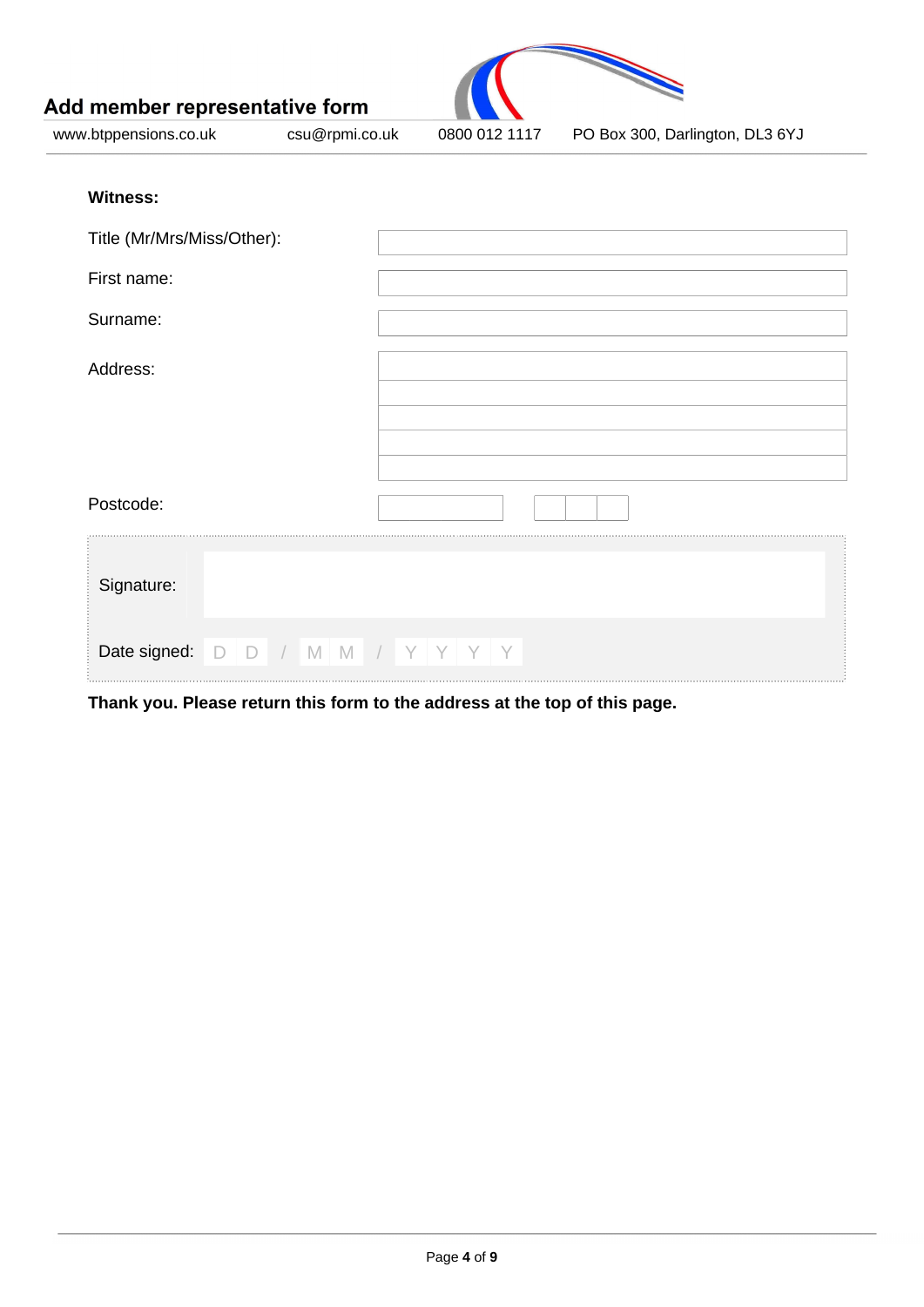

#### **PART 2: Account details**

Please only complete this part of the form if the bank details to which the pension is currently paid need to be changed. Your bank or building society will be able to give you this information if you don't know it.

## **Please make the payment(s) to the bank/building society account below:**

| Bank or building society name:             |                                  |
|--------------------------------------------|----------------------------------|
| Account holder's name:                     |                                  |
| Sort code:                                 | $\blacksquare$<br>$\blacksquare$ |
| Account number:                            |                                  |
| Building society roll no. (if applicable): |                                  |

**If you wish us to make payment(s) to an overseas account, please let us know the country where the account is held and we will then send an overseas banking details form for you to complete.**

Payment country: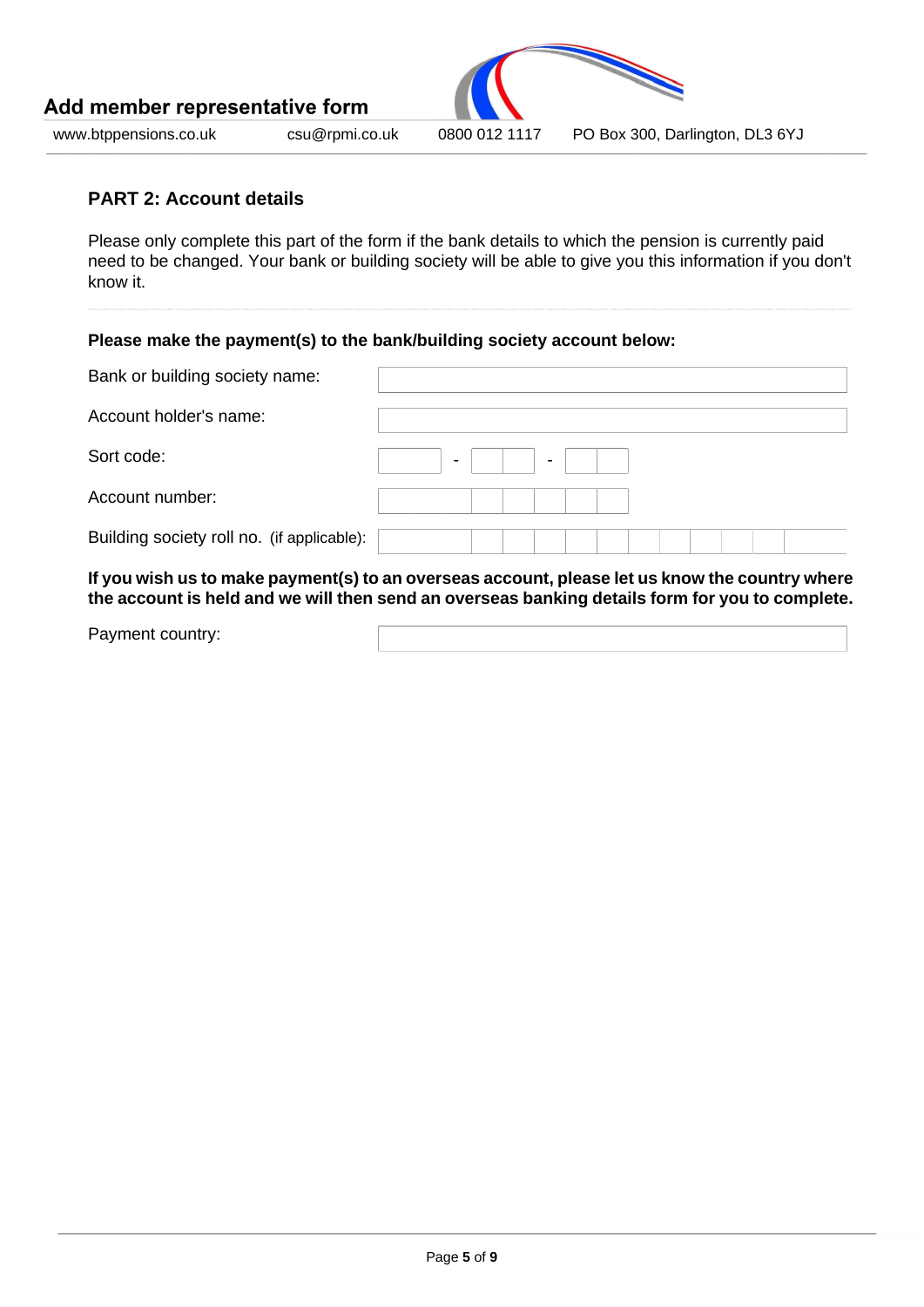

www.btppensions.co.uk csu@rpmi.co.uk 0800 012 1117 PO Box 300, Darlington, DL3 6YJ

### **PART 3: Statement of incapacity**

Please complete this form using black ink and capital letters.

This form must be completed by the member's doctor.

#### **Member's details:**

| Title (Mr/Mrs/Miss/Other): |                  |
|----------------------------|------------------|
| First name:                |                  |
| Surname:                   |                  |
| National Insurance number: |                  |
| Date of birth:             | M<br>$\vee$<br>M |
| Member's address:          |                  |
|                            |                  |
|                            |                  |
| Postcode:                  |                  |

It is my opinion that the person named above is incapable of managing their own affairs, due to (please state full medical condition in the space provided below):

| Your name:      |                                                                            |  |
|-----------------|----------------------------------------------------------------------------|--|
| Signature:      |                                                                            |  |
| Date signed:    | $\overline{1}$<br>- M<br>$\overline{1}$<br>- M<br>IJ<br>$\vert$ )          |  |
| Official stamp: |                                                                            |  |
|                 |                                                                            |  |
|                 | Thank you. Please return this form to the address at the top of this page. |  |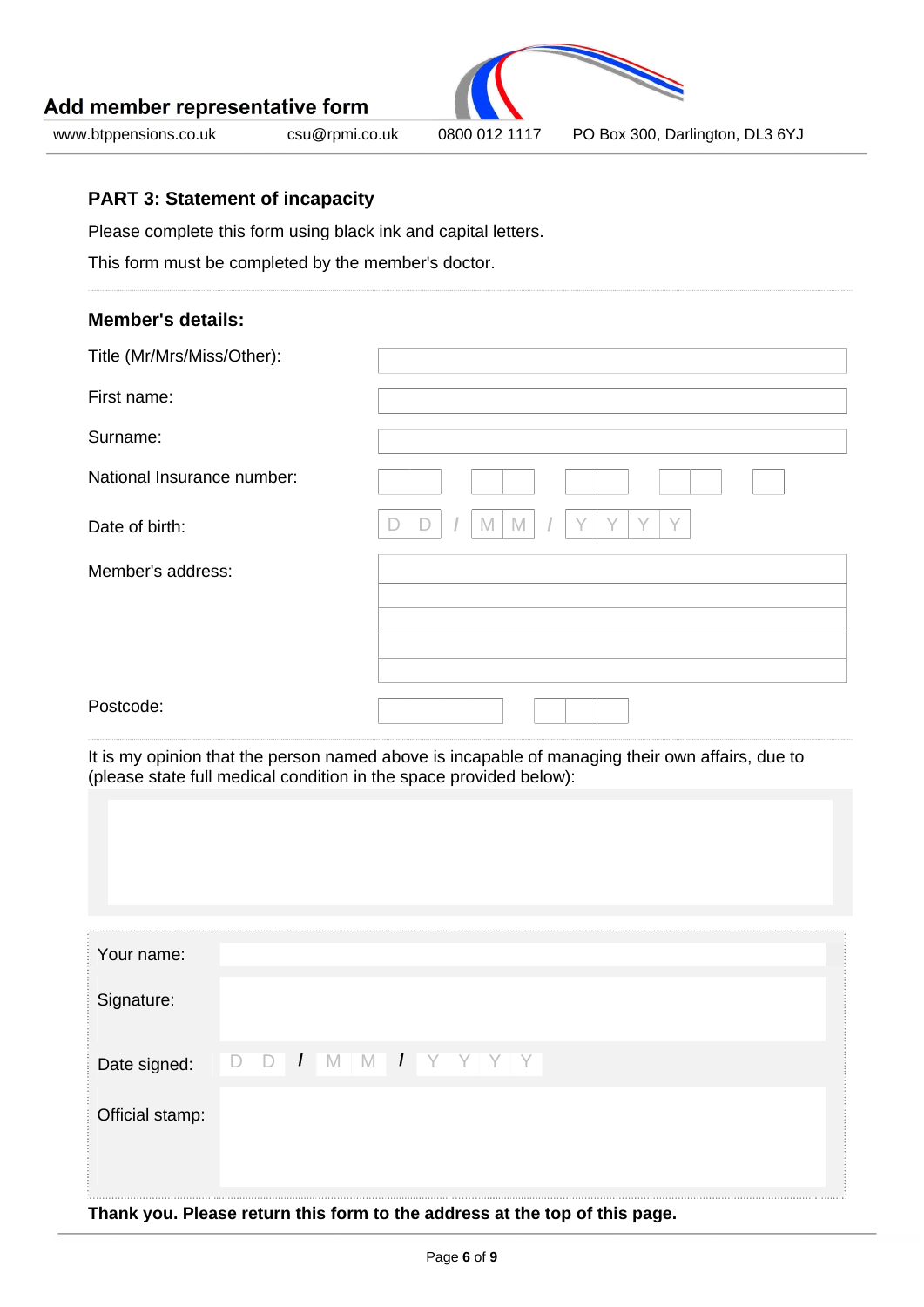

www.btppensions.co.uk csu@rpmi.co.uk 0800 012 1117 PO Box 300, Darlington, DL3 6YJ

#### **Data Protection notification - How we use information about you**

We, the Railways Pension Trustee Company Limited and RPMI Limited (each with its registered address at 100 Liverpool Street, London, EC2M 2AT) will use your personal details to assess, deal with and pay any benefits you may be entitled to under the rules of the Railways Pension Scheme, The BT Police Superannuation Fund, The British Railways Superannuation Fund, or any other pension fund administered by RPMI. As part of the service we provide we may share your information with other organisations for the purposes of identifying accurate information as to your whereabouts or for the purpose of paying any benefits that you may be entitled to. We will handle your data in compliance with all relevant data protection legislation, including from May 2018 in compliance with the General Data Protection Regulation (GDPR). Each of the Railways Pension Trustee Company Limited and RPMI Limited is a data controller in respect of your personal information for the purposes of applicable data protection legislation. If there is a Pensions Committee for your section, it will also comply with the data protection legislation.

#### **Purpose of using information**

We process information or data for the above reasons/purposes. This information may include:

- personal details
- family, lifestyle and social circumstances
- financial details
- employment and education details
- goods or services provided

We may also need to process sensitive classes of information such as physical or mental health details in order to administer ill health retirement payments and applications.

This information may be obtained from your employer, ex-employer, government agencies, service providers or from yourself.

We will only collect and use your personal information where:

- there is a legal obligation for us to do so;
- it is for our legitimate business interests; or
- you have given us your consent to do so

Our legitimate business interests include fulfilling our role in dealing with, assessing eligibility for and paying any benefits you may be entitled to. We will not use your data for our legitimate business interests if they are overridden by your interests, rights or freedoms.

You do not have to provide the information requested from you, but there may be a delay in the payment of your benefits if that information is not provided.

If we are processing your data on the basis of your consent you can withdraw your consent at any time by contacting RPMI's Data Protection Officer (details shown below). The withdrawal of consent will not affect the processing of personal data carried out before consent was withdrawn.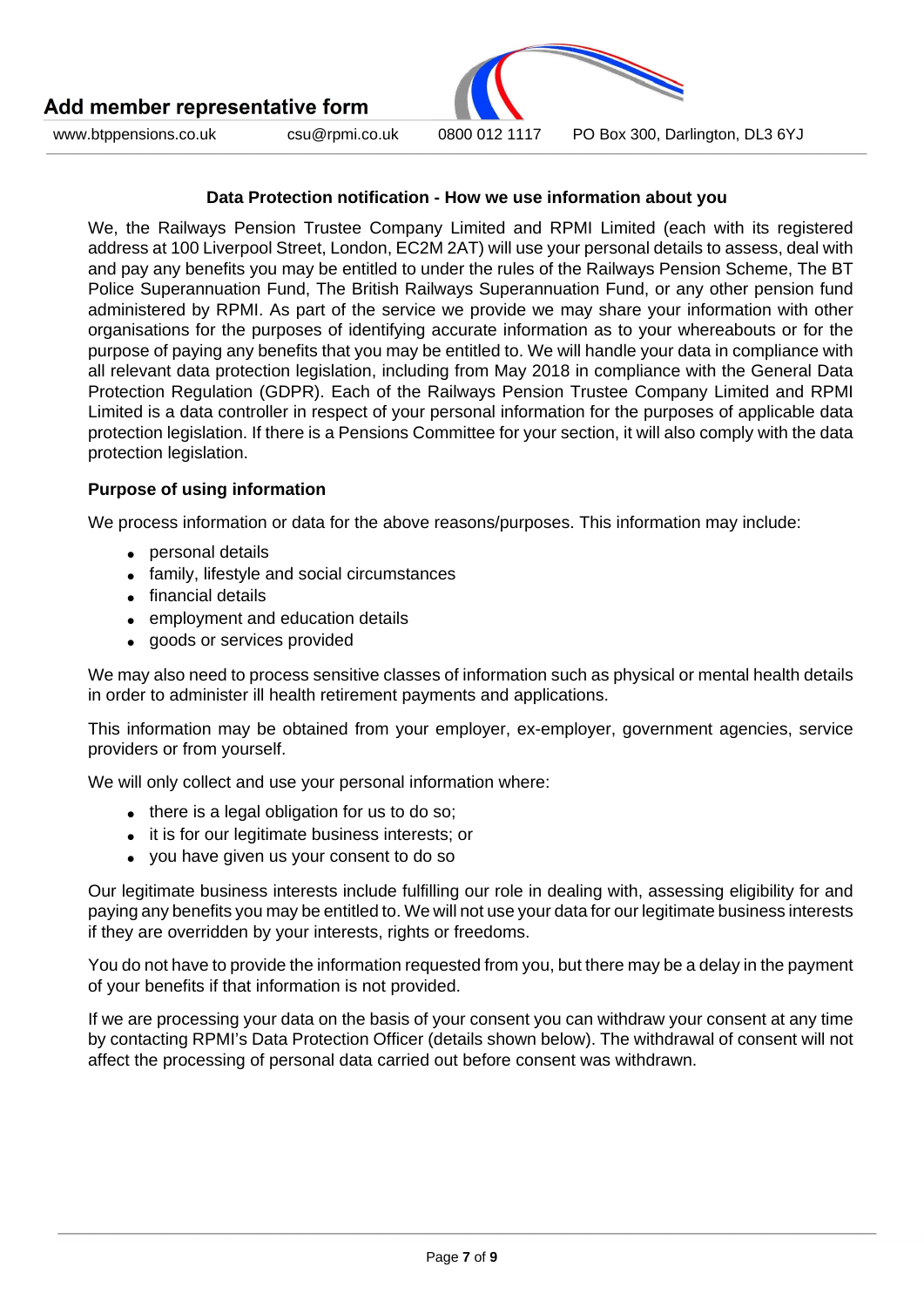



www.btppensions.co.uk csu@rpmi.co.uk 0800 012 1117 PO Box 300, Darlington, DL3 6YJ

#### **Who the information may be shared with**

From time to time we may need to share your information with other organisations. Where this is necessary we are required to comply with all aspects of relevant data protection legislation. The types of organisations we may need to share some of your information with are:

- claimants, beneficiaries, assignees and payees
- pension schemes with which the person whose personal information we are processing has an association
- trade and business associates and professional advisers
- healthcare, social and welfare organisations
- financial organisations and advisers
- central and local government
- service providers
- ombudsmen and regulatory authorities
- suppliers
- family, associates or representatives of the person whose personal data we are processing
- tracing agencies

If you qualify for free financial counselling we will give your information to carefully selected organisation(s) with which we have arranged to provide this service. We or they may contact you by mail or telephone. If you do not wish to take advantage of this service, please notify the Data Protection Officer in writing who will forward an acknowledgement to you within 7 days.

#### **Retention of Data**

One of the key principles of the relevant data protection legislation, including the GDPR, is that the personal data we store and process shall be adequate, relevant and limited to what is necessary for the purpose it was originally collected. Our standard policy is for information or data to be kept for only as long as necessary. It is then disposed of in a managed and secure way. However, as pensions are a long term saving vehicle it may be necessary to retain your personal data for the remainder of your life and any dependants' lives in order to pay you the benefits you are entitled to along with any dependant's benefits payable.

#### **Transferring data overseas**

Our core systems, data, and administration services are all carried out and stored within the UK. However, TCS an International multinational information technology service, based in India provide maintenance support. Therefore, on rare occasions it may be necessary to transfer your data overseas to TCS.

Transferring personal data outside the European Economic Area to a third country that does not have adequate data protection is prohibited unless the country has been approved by the European Commission as providing an adequate level of data protection or adequate safeguards have been put in place to ensure the security of the data. As India is currently not on the European Commission's list of countries providing adequate data protection, the Railways Pension Trustee Company Limited and RPMI Limited have taken steps to put in place appropriate and suitable safeguards. RPMI and TCS have entered into a data protection contract using standard clauses adopted by the EU Commission (so-called model clauses). These contain enforceable data subject rights and effective legal remedies for data subjects against TCS. A copy of these are available upon request at the address below.